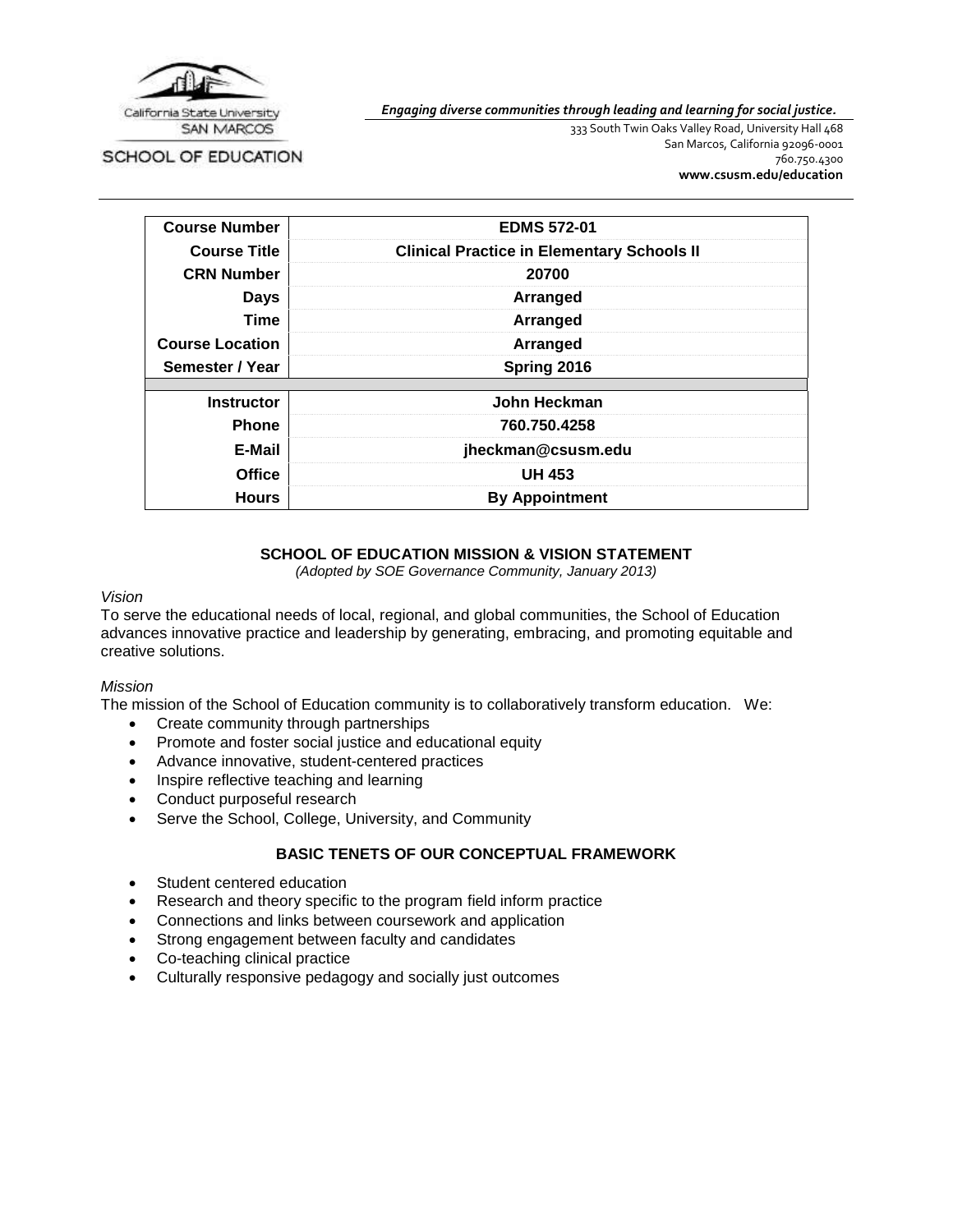### **COURSE DESCRIPTION**

Teaching in selected elementary schools under the supervision of a classroom and university supervisor, with a concurrent student teaching seminar. *Graded Credit/No Credit. May not be taken for credit by students who have received credit for EDMS 562. Enrollment Restriction: Admission to the Multiple Subject Internship Credential Program.*

### **REQUIRED TEXTS, MATERIALS AND/OR ACCOUNTS**

Because this is a supervised clinical practice experience, the materials for this class include the *Assessment of Teacher Performance Expectations Multiple Subject Credential* form, the *Multiple Subject Professional Dispositions Rubric*, and the *Clinical Practice Summary* that may be found on the School of Education website for clinical practice. Additional materials on the website include the *Multiple Subject Clinical Practice Handbook section 1: Information for Teacher Candidates*, along with other forms used in clinical practice. [\(www.csusm.edu/education/ClinicalPractice/HandbookMS.html\)](http://www.csusm.edu/education/ClinicalPractice/HandbookMS.html)

## **CLINICAL PRACTICE STUDENT LEARNING OUTCOMES**

#### **Candidates will:**

- Assess and instruct elementary school age students of various cultural and linguistic backgrounds in elementary school classroom
- Demonstrate successful performance of the Teacher Performance Expectations as assessed using the *Assessment of Teacher Performance Expectations Multiple Subject Credential* form
- Demonstrate successful performance of the Professional Dispositions as assessed using the *Multiple Subject Professional Dispositions Rubric*

### **Student Learning Outcome Assessment Methods**

Observation by University Supervisor of clinical performance objectives, Professional Dispositions and Teacher Performance Expectations, (TPEs)

Observations by the school-based cooperating teacher of the clinical practice performance objectives, Professional Dispositions and the Teacher Performance Expectations, (TPEs)

Completion of the Professional Dispositions rubric, the Teacher Performance Expectations form, and a Clinical Practice Summary, summarizing performance and professional growth The evaluations are developed with input from the Candidate's University Supervisor and Cooperating Teacher. The final summary is developed with input from the University Supervisor and Cooperating Teacher and is approved and signed by the Candidate, the University Supervisor, and the Cooperating Teacher.

## **SUPERVISION REQUIREMENTS**

- 1. Each Teacher Candidate attends this clinical practice at their assigned school site as scheduled by program requirements and the specific school site calendar. The Candidate should adhere to the Cooperating Teacher's contract hours, attend staff meetings and other professional responsibilities, and be available to remain afterschool to plan and prepare. During the first eight weeks of Clinical Practice I, Candidates attend one day per week for the Observation/Participation period. During the second eight weeks of Clinical Practice I, Candidates attend daily for the full-time experience.
- 2. Each Teacher Candidate in this clinical practice is observed by and meets with a University Supervisor at least four times to discuss his/her developing performance of the TPEs and to discuss clinical experiences in order to expand participants' knowledge of various assessment, planning and instructional strategies.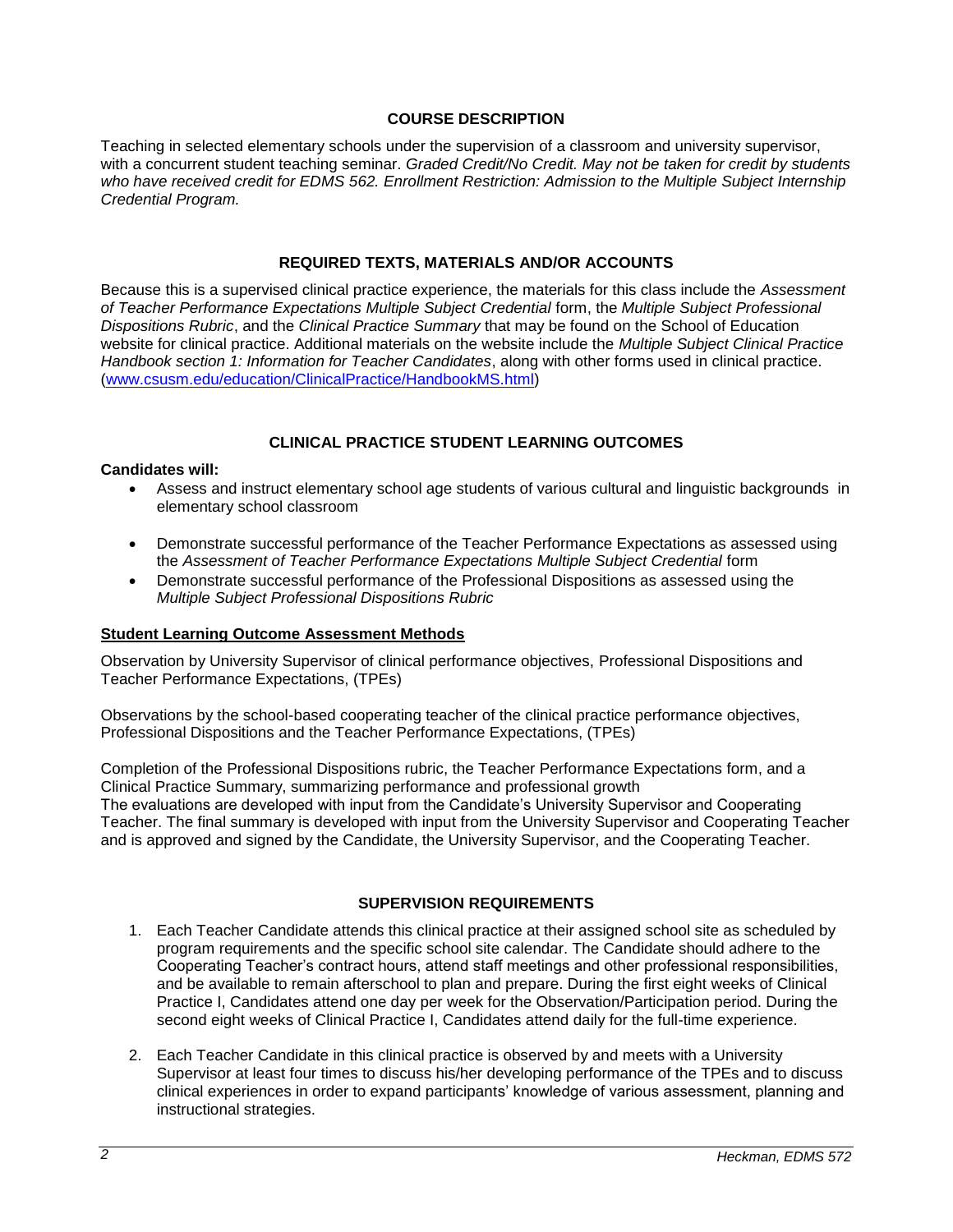- 3. Each Teacher Candidate in this clinical practice works together with his/her Cooperating Teacher to plan and implement lessons. The Candidate plans all lessons, including the ones observed by the University Supervisor, in collaborative co-teaching planning sessions. The Candidate writes a lesson plan for each of the lessons observed by the University Supervisor and provides the University Supervisor and Cooperating Teacher a copy of the written lesson plan in advance, prior to teaching the lesson. The focus during Clinical Practice I is Reading/Language Arts instruction and Mathematics instruction.
- 4. Each Teacher Candidate takes advantage of opportunities presented during this clinical practice experience to fulfill TPE 13: Professional Growth to engage in professional development activities and document the number of hours of professional development. During the credential program, Candidates should complete 10 hours of professional development activities approved by their Supervisors/Instructors.
- 5. Each Teacher Candidate may develop a TPE portfolio binder to gather activities associated with each TPE to support their conversations about their progress with their University Supervisor and Cooperating Teacher. TPE binder dividers are located on the School of Education Clinical Practice website. (www.csusm.edu/education/ClinicalPractice/HandbookMS.html)
- 6. Each Candidate uses the specific enrollment code to enroll in Taskstream using to be able to access evaluations of their Professional Dispositions and TPEs. The Multiple Subject Full Time program code is msfttc.

# **Credit Hour Policy Statement**

University Credit Hour Policy:

 Candidates are expected to spend a minimum of two hours outside of the classroom each week for each unit of credit engaged in learning.

## **Final Exam Statement**

No final exam.

## **Credit/No Credit**

The University Supervisor, in collaboration with the Cooperating Teacher, completes the *Multiple Subject Professional Disposition Rubric*, the *Assessment of Multiple Subject TPEs*, and prepares a *Multiple Subject Clinical Practice Summary* based upon the observations of the University Supervisor and Cooperating Teacher. These documents are presented to the Teacher Candidate at the final meeting-conference and all participants sign the documents. These documents serve as official verification of successful completion of Clinical Practice and are required for the University to be able to recommend a Candidate for a credential at the end of the program.

- 1. A grade of CREDIT (CR) or NO CREDIT (NC) will be assigned for clinical practice experiences by the University Supervisor. If a Teacher Candidate has not successfully met the *Multiple Subject Teacher Performance Expectations* at an appropriate level, ("approaching" in CPI, "meets" in CPII) or the *Multiple Subject Professional Dispositions* at an appropriate level ("approaching" in CPI, "meets" in CPII), the Candidate may be required to extend or repeat the experience.
- 2. If a Teacher Candidate is unsuccessful in a clinical practice experience, a grade of NO CREDIT will be given. Granting of an additional opportunity for clinical practice will be made based on the circumstances under which the original NO CREDIT was given.
- 3. Should a Teacher Candidate be in the potential situation of receiving NO CREDIT for clinical practice, the University Supervisor and Cooperating Teacher must complete a State of Concern (SOC) as soon as possible and provide copies to the Program Coordinator. The documentation in the SOC, the action plan, and the follow up steps to the plan are key documents that are used to verify inadequate performance in clinical practice, if the action plan is not achieved.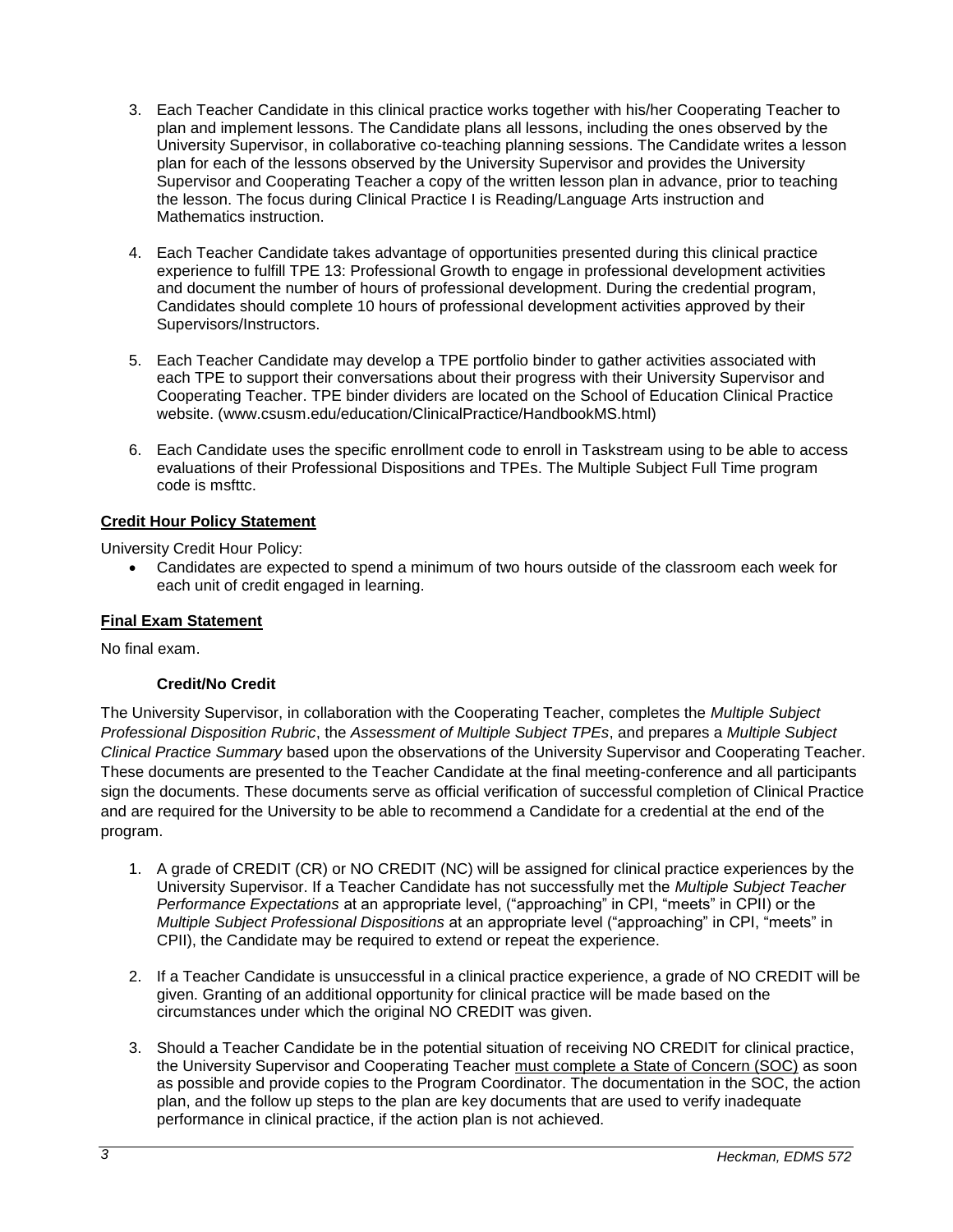4. Should a second clinical practice experience be recommended, the Candidate must re-register for the clinical practice course prior to the new placement being made.

### **Conditions for Removal from School Site**

A candidate will be removed from the school site and a Statement of Concern documenting the situation will be written immediately if a candidate:

- 1. Endangers students or others;
- 2. Violates recognized codes of conduct, e.g. CSUSM Student Code of Conduct, CSUSM Academic Honesty Policy NEA Code of Ethics, CA Education Code Section 44932; and/or
- 3. Is dismissed from the classroom or school site by the cooperating professional or site or district administrator. (see *Statement of Concern- Guidelines* www.csusm.edu/education/ClinicalPractice/HandbookMS.html)

## **GENERAL CONSIDERATIONS**

#### **School of Education Attendance Policy**

Due to the dynamic and interactive nature of courses in the School of Education, all candidates are expected to attend all classes and participate actively. At a minimum, candidates must attend more than 80% of class time, or s/he may not receive a passing grade for the course at the discretion of the instructor. Individual instructors may adopt more stringent attendance requirements. Should the candidate have extenuating circumstances, s/he should contact the instructor as soon as possible. *(Adopted by the COE Governance Community, December, 1997).*

#### **Clinical Practice**

All teacher candidates are expected to be present at their assigned school site as scheduled by program requirements and the specific school site calendar and teaching contract. Should the teacher candidate have extenuating circumstances, s/he should contact the University Supervisor and Program Coordinator as soon as possible.

#### **TaskStream Enrollment and Postings**

The School of Education uses TaskStream to manage candidates' TPE and disposition assessments. Candidates must be enrolled in TaskStream throughout the Multiple Subject Credential program(s). Enrollment fees are paid by going to [www.taskstream.com](http://www.taskstrem.com/) and registering for at least one year. After enrolling, to access the Multiple Subject Full Time Program, from your home page, find the Self-Enrollment area and click the *Enter Code* button. Then enter *msfttc* as the program code. If this is the correct program, click the *Enroll* button. The Multiple Subject Full Time Program, now will show up on your TaskStream home page when you log in. Be sure to remember your enrollment name and password.

#### **Assessment of Professional Dispositions**

Assessing a Candidate's dispositions within a professional preparation program recognizes that teaching and working with learners of all ages require not only specific content knowledge and pedagogical skills, but positive attitudes about multiple dimensions of the profession. The School of Education has identified six dispositions – social justice and equity, collaboration, critical thinking, professional ethics, reflective teaching and learning, and life-long learning - and developed an assessment rubric. For the *Multiple Subject Professional Dispositions* rubric, there are three levels of performance for each disposition: "*unacceptable"*, "*approaches", "meets"*. The rubric for the levels of performance offers measurable behaviors and examples for each disposition. The assessment of dispositions includes a self-assessment by the candidate and is designed to provide candidates with ongoing feedback for their growth in professional disposition. Candidates are expected to meet the level of "*meets"* during the program. See the rubric on the SoE website. [\(www.csusm.edu/education/ClinicalPractice/HandbookMS.html\)](http://www.csusm.edu/education/ClinicalPractice/HandbookMS.html)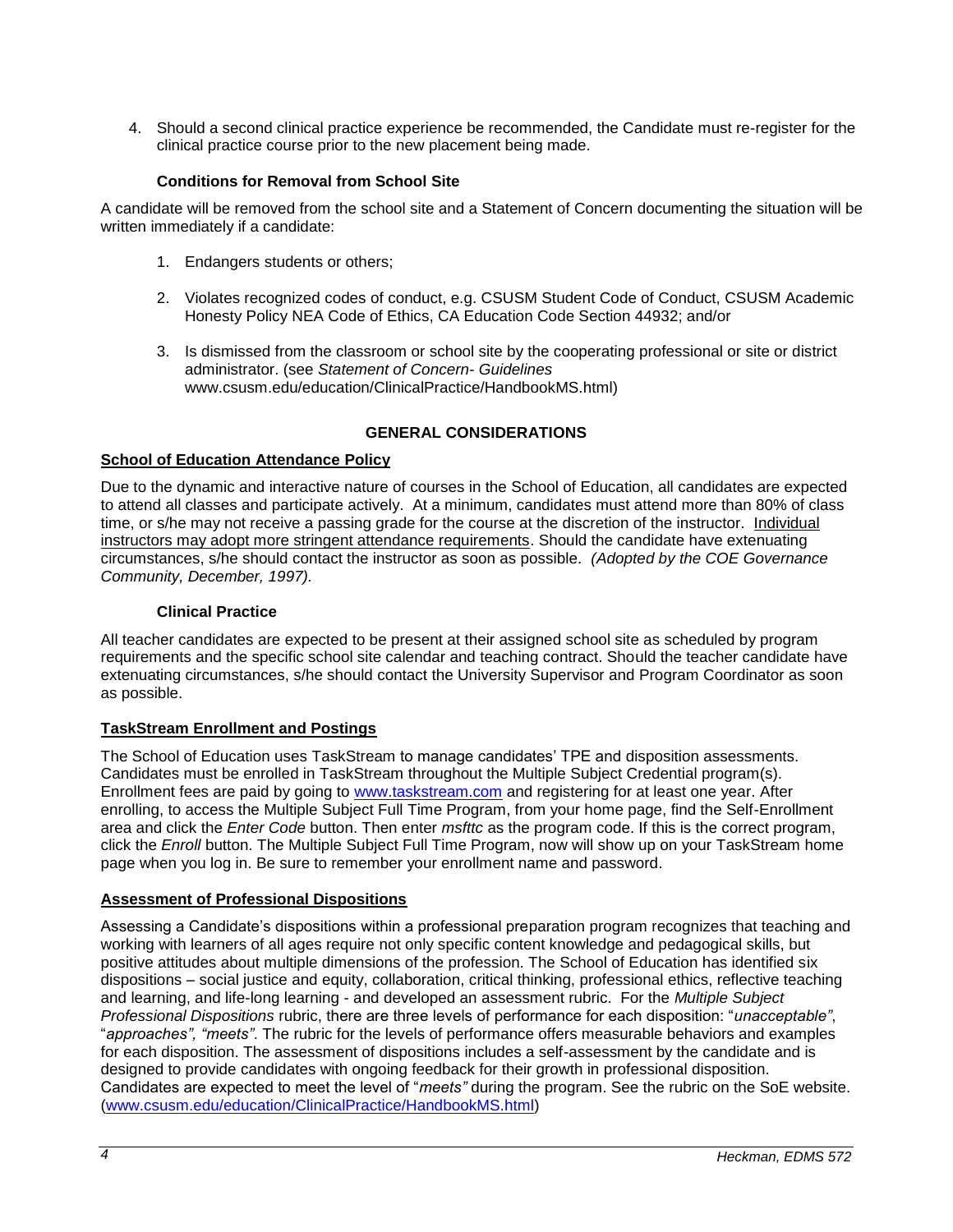## **Teacher Candidate Learning Outcomes**

Teacher Candidates will be required to complete a Teaching Performance Assessment, show proof of Teacher Performance Expectations and complete critical assessment tasks- specific assignments for this course. It is the Teacher Candidate's responsibility to understand expectations and complete assignments by stated due dates.

# **Teacher Performance Assessment**

Beginning July 1, 2008 all California credential candidates must successfully complete a state-approved Teacher Performance Assessment (TPA), as part of the credential program of preparation. During the 2015- 16 academic year the CSUSM credential programs will use either the CalTPA (California Teacher Performance Assessment) or the edTPA (Educative Teacher Performance Assessment).

Check with your program coordinator to determine which assessment is used for your credential program.

## **CalTPA**

To assist with your successful completion of the CalTPA, a series of informational seminars are offered over the course of the program. TPA related questions and logistical concerns are to be addressed during the seminars. Your attendance to TPA seminars will greatly contribute to your success on the assessment. The CalTPA Candidate Handbook, TPA seminar schedule, and other TPA support materials may be found on the SOE website: <http://www.csusm.edu/education/CalTPA/ProgramMaterialsTPA.html>

## **edTPA**

Beginning in fall 2015, for newly entering initial candidates, the CSUSM assessment system is the edTPA. To assist with your successful completion of the edTPA, a capstone class is part of your curriculum. In this class edTPA related questions and logistical concerns are addressed. Additional support materials are available on the edTPA website:

[http://www.edtpa.com/PageView.aspx?f=GEN\\_Candidates.html](http://www.edtpa.com/PageView.aspx?f=GEN_Candidates.html)

Additionally, to support your success in your credential program and with TPA, SOE classes use common pedagogical language, lesson plans (lesson designs), and unit plans (unit designs).

## **Authorization to Teach English Learners**

This credential program has been specifically designed to prepare teachers for the diversity of languages often encountered in California public school classrooms. The authorization to teach English learners is met through the infusion of content and experiences within the credential program, as well as additional coursework. Candidates successfully completing this program receive a credential with authorization to teach English learners. *(Approved by CCTC in SB 2042 Program Standards, August 02)*

## **Students with Disabilities Requiring Reasonable Accommodations**

Students with disabilities who require reasonable accommodations must be approved for services by providing appropriate and recent documentation to the Office of Disabled Student Services (DSS). This office is located in Craven Hall 4300, and can be contacted by phone at (760) 750-4905, or TTY (760) 750- 4909. Students authorized by DSS to receive reasonable accommodations should meet with their instructor during office hours or, in order to ensure confidentiality, in a more private setting.

## **CSUSM Academic Honesty Policy**

Students will be expected to adhere to standards of academic honesty and integrity, as outlined in the Student Academic Honesty Policy. All assignments must be original work, clear and error-free. All ideas/material that are borrowed from other sources must have appropriate references to the original sources. Any quoted material should give credit to the source and be punctuated accordingly.